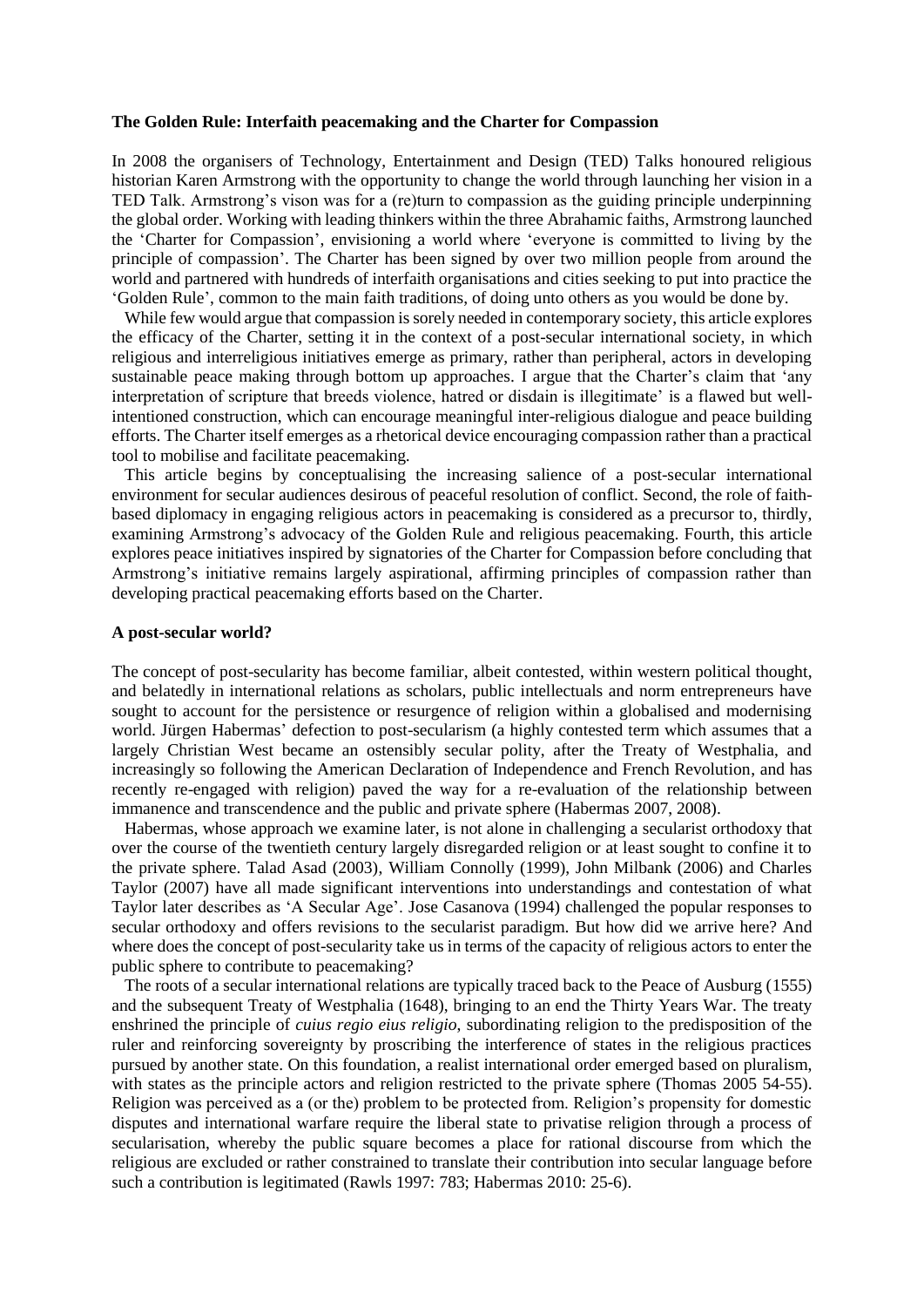Secularisation theory portrays religion as pre-modern based on irrationality and superstition, which has relevance only to individuals at the private level. As society becomes more modern the influence of religion and religious observance will decline (Berger 1967; Bruce 2002; Thomas 2005: 52; Norris and Inglehart 2011). The decline of religion was presented as not only empirically inevitable but also desirable in pursuit of a more pacific world. Secularisation theory is based on at least three foundational myths. Namely that it constructs a social world in which modernisation and rationality are essential and desirable and that religion is antithetical and an obstacle to human progress (Bellah 1991). That religion is inherently prone to violence and can only be subdued by the liberal nation-state (Cavanaugh 2009: 4). Third, that religion is constructed as a set of individual beliefs and practices that can and must be set aside before entering the public square, which is continually being redefined to determine the limits of religious participation in society (Asad 2003: 210).

 Charles Taylor observes that secularism distinguishes between church and state, separates church and state, and sidelines religion from the state and public life (Taylor 2007, 2009). Erin Wilson meanwhile, identifies the forces of secularisation portraying religion as backward in contrast to secularism as 'natural and universal' (Wilson 2012: 43). This division of religion and the secular is a social construction and overlooks the reality that religion and politics have always coexisted and been mutually constitutive (Agensky 2017; Hurd 2008; Thomas 2014; Walzer 2007, 147–67). The dominance of secularism within the western academy and polity has established the narrative of religion being a primary source of dispute and violence leading to warfare. This has effectively proscribed the willingness of secular governments, until comparatively recently, to engage with religious actors in peacemaking activities.

 The difficulty for secularisation theory is that despite, or possibly because of, modernisation and globalisation, religious belief and adherence has proved remarkably resilient. This has led key proponents of the theory, including Peter Berger, to recant, acknowledging a religious resurgence (Berger 1979). Habermas, while still wedded to the unfinished Enlightenment project, has sought to accommodate religious actors within a liberal order, in accordance with his theory of communicative action and discourse ethics (Ott 2015). While insisting that before 'the potential truth contents of religious utterances' are shared in the public sphere they 'must be translated into a generally accessible language before they can find their way onto the agendas of parliaments, courts, or administrative bodies and influence their decisions' (Habermas 2010: 25-26). Religious and non-religious actors should show mutual respect and reciprocal recognition; while they are able to use their religious language they must rely on the secular state to translate it for them (Habermas 2004, 2006). On the basis of reciprocity, secular citizens must not dismiss or denigrate religious contributions to public discourse and should assume the genuineness of religious citizens in their belief (Habermas 2010).

 While Habermas opens the possibility of religious actors being welcomed as equal citizens, able to contribute in the public square without having to put aside their religious identity, his vison of the postsecular remains locked within a secular mind set. Adrian Pabst identifies Habermas' conversion as only partial, making no allowance for religious truth claims in the public sphere. An asymmetric burden falls on religious actors, having to translate, or have translated, their discourse with a presumption of irrationality while secular actors are attributed with rational thinking (Cerella 2012; Pabst 2012). Ott (2015) accuses Habermas of co-opting religion to the Enlightenment project, while 'the socio-ethical revolutionary substance of religion is pushed to the margins' (Ott 2015: 30). Fred Dallmayr (2012) is critical of the arrogance of assuming that it is only religious language which needs translating given the impenetrability of many rationalist texts, we might add including Habermas' own work.

 Post-secularity has significance in a western context and marks a growing recognition in the academy and among policy makers that religious actors should be able to operate in the public sphere and, indeed, can be useful in seeking to address societal and international problems. Rather than perceiving religious actors as either a cause of, or encourager, of violence or irrationality in the public sphere the capacity of religious actors to ameliorate violence and to engage legitimately as religious actors in political processes has become acceptable to policy makers, despite opposition from secularists. The turn to post secularity opens up opportunities for faith-based organisations, including The Charter for Compassion International (CfCI), to call on faith groups and individuals to campaign in the public sphere around shared values, and to appeal directly to individuals and policy makers on the basis of shared values across faiths. This enables the organisation to be able to engage in political processes, education, and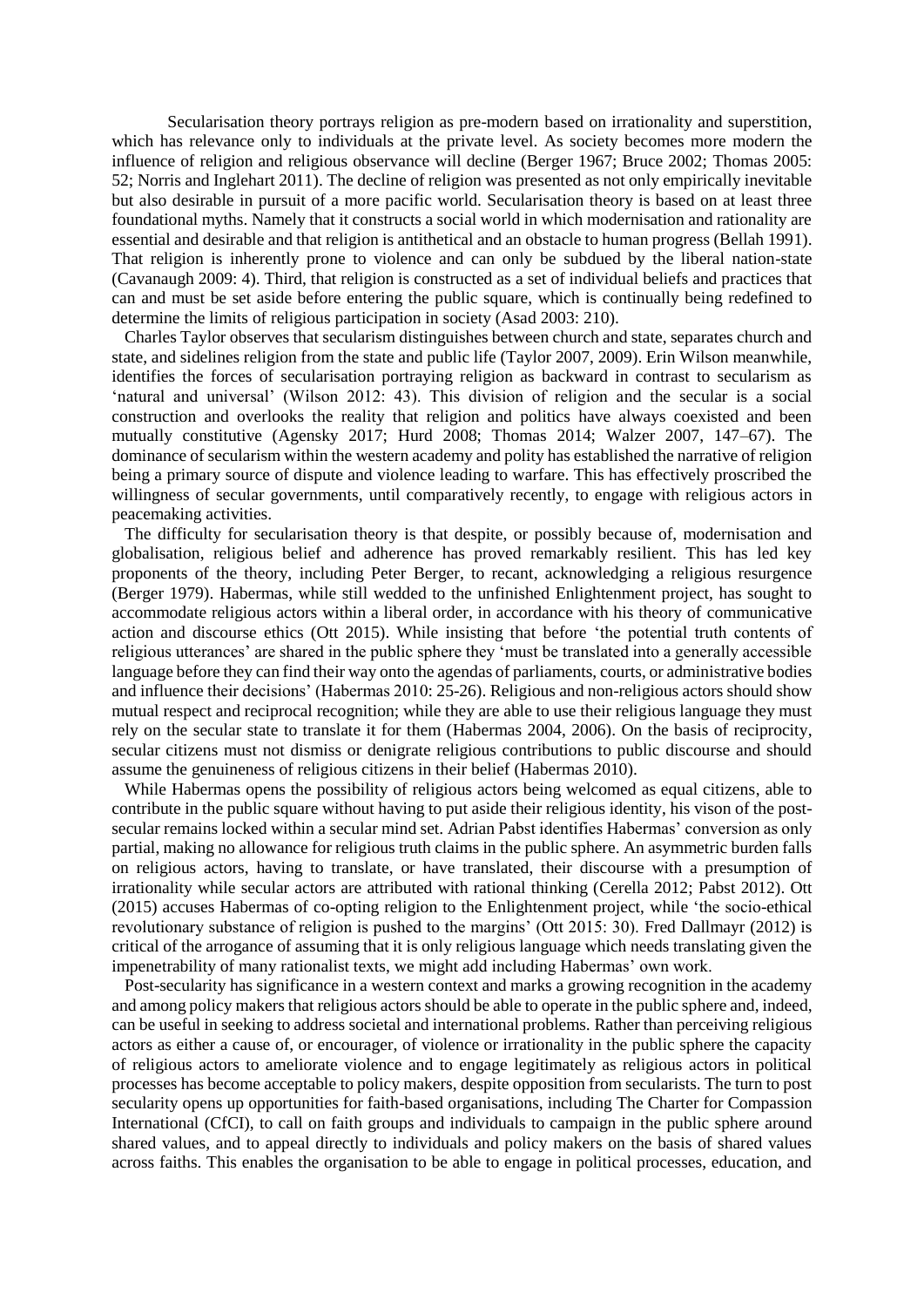health, and peace-making initiatives with partners around the world without being excluded or marginalised by policy makers because of their interfaith position.

### **Faith-based diplomacy**

The willingness of policy makers and the academy to consider the involvement of faith-based actors in the public sphere opens the possibilities for umbrella organisations such as the CfCI, which has emerged from an online petition into developing a network of partner organisations, to be involved with secular bodies, including governments, in diplomacy and peacemaking. Such a move has been a long process and owes much to the work of Douglas Johnston (1994, 2003, 2011), Brian Cox (2003, 2016) and Daniel Philpott (2003). Beginning with the seminal edited volume, *Religion the Missing Dimension of Statecraft*, Johnston and his fellow contributors made the case for an increased involvement of religious actors in diplomacy in a world where religion remained a significant part of culture and identity (Johnston and Sampson 1994). Faith-based diplomacy, it is argued, would provide an extra dimension to the efficacy of foreign policy with new diplomats informed by faith values and able to relate to a world where those values resonate (Johnston 2003). While faith-based diplomacy lends itself to statebased diplomacy it also operates at the sub-state level, with engagement and diplomacy across faith groups.

'Faith-based diplomacy is oriented towards the divine. That is its most central and distinctive principle. Its motivating vision of politics, its assumptions about human nature and the political order, and the norms that govern its conduct all arise from an understanding of the nature and activity of the divine' (Cox and Philpott 2003: 32).

For Cox and Philpott, the extra dimension those faith-based diplomats are able to offer, that their secular counterparts may not, involves their conscious dependence on spiritual principles and resources. They are able to operate with a spiritual authority, understanding and respecting other faith traditions. They have an awareness of what is irreconcilable in religious traditions and, perhaps most importantly, they possess a deep sense of divine calling which equips them to persevere against overwhelming odds (Johnston and Cox 2003: 16-17). Faith-based diplomats are able to call on spiritual resources that their secular counterparts cannot. Resources which resonate with other faith actors including prayer, fasting, reading of sacred texts, exercising rites of healing, and the performance of rituals. The recognition of sinfulness and wrongdoing is a crucial part in the process of acknowledging evil and hurt and enabling a genuine process of apology, forgiveness and reconciliation to occur (Cox and Philpott 2003; Cox 2015). Such resources are most useful, possibly only useful, where the participants in conflictual situations have a shared appreciation of religious experience and faith tradition, even where religious traditions are diametrically opposed.

 Faith-based diplomacy, according to proponents, is most effective where a religious dimension is involved in the dispute and is predicated on actors involved respecting religious differences and not seeking to proselytise or denigrate the others beliefs (Johnston and Cox 2003; Appleby 2003). Advocates argue that religion should be a 'genuine' factor in the conflict rather than simply being a rhetorical device to mobilise support (Johnston and Cox 2003: 19-22; Appleby 2003: 238-430). Although how to differentiate between what constitutes a religious factor and the use of religion to mobilise support, and who gets to decide, is never clearly established, indeed how 'genuineness' is defined, and by whom, is problematic. There might also be a role for faith-based diplomacy where religion plays no part in the dispute and yet faith-based organisations are seen by their proponents as sincere and neutral. The role of the Holy See (Troy 2017), Society of Friends (Ceadal 2003) and the significant role of the St. Egidio community (Haynes 2009) in brokering peace in the civil war in Mozambique are prime examples for faith-based diplomacy advocates of religious actors being able to mediate in non-religious conflict (Johnston and Cox 2003: 19-22; Appleby 2003: 238-43; Smock. 2006: 35-39).

 Faith-based diplomacy received support from former president Jimmy Carter, who wrote the foreword for Johnston and Sampson's book. On leaving office, recognising the importance of religious literacy for US diplomats, former Secretary of State Madeleine Albright noted: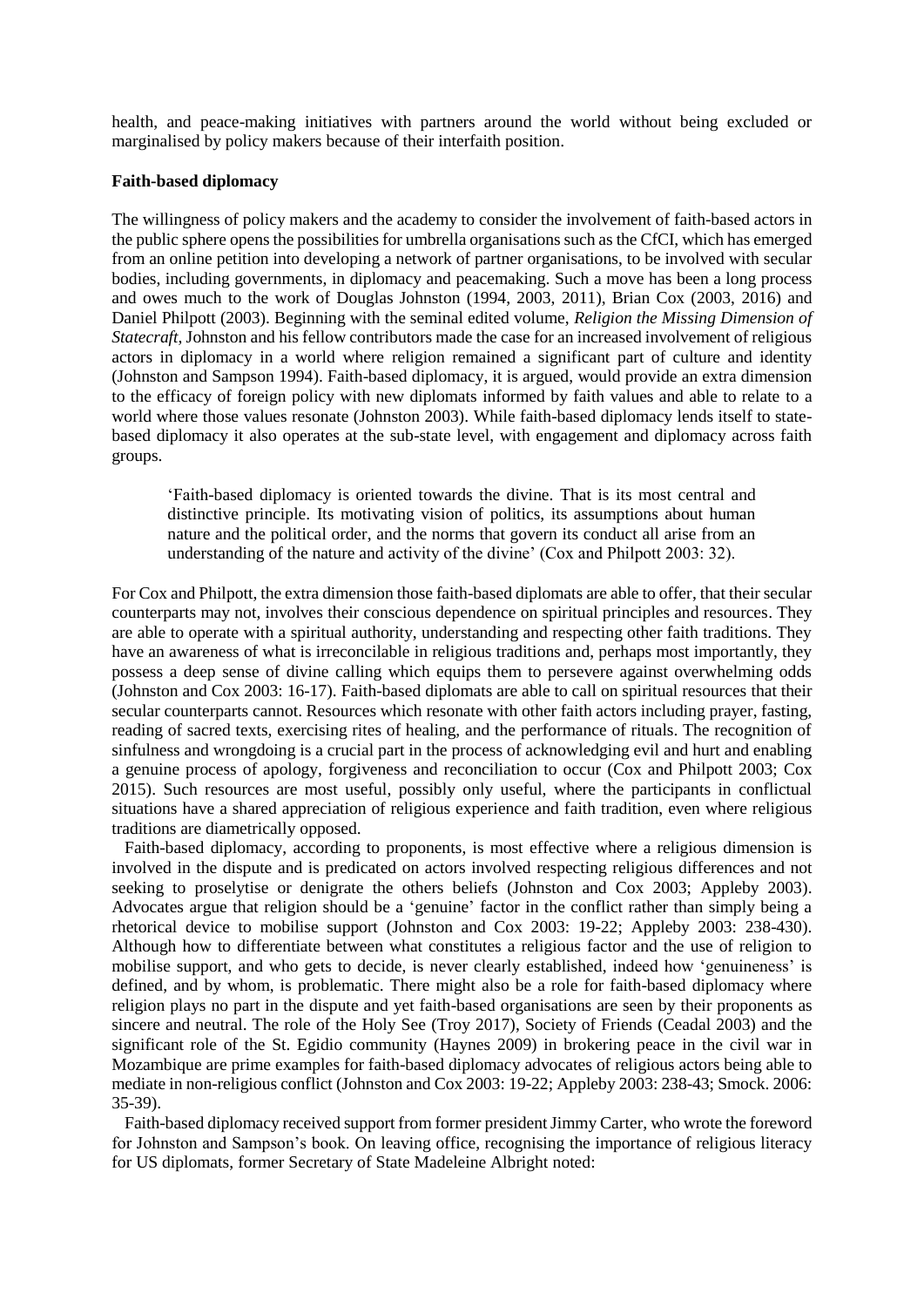'They should develop the ability to recognize where and how religious beliefs contribute to conflicts and when religious principles might be invoked to ease strife. They should also reorient our foreign policy institutions to take fully into account the immense power of religion to influence how people think, feel, and act' (Albright 2007: 66-7).

Faith--based diplomacy advocates and sympathetic policy makers' desire for state institutions to become religiously literate and to co-opt religious actors, in pursuit of foreign policy objectives, and the 'people-based' initiatives of the CfCI are not mutually exclusive. Greater awareness of the value of religious engagement by the state legitimises the role of faith-based actors in the public sphere and increases the receptivity of the state to interventions by faith based groups and individuals. The George W. Bush and Obama administrations encouraged increased religious participation domestically and internationally to deliver assistance programmes through the establishment of the White House Office of Faith-Based Initiatives and later White House Office of Faith-Based and Neighborhood Partnerships. Albright's advice has been heeded in the field of diplomacy with US policy makers establishing a Center for World Religions, housed at the US Army Chaplains School, and 'culture centers of excellence' opened at US Central Command and Air (Force) University (Paterson 2011: 99). The amended 1998 International Religious Freedom Act now empowers an Ambassador at Large for International Religious Freedom to coordinate religious freedom policies across all US programmes and activities and to participate in interagency processes where religious freedom can advance US national interests. All Foreign Service officers, out-going deputy chiefs of mission and ambassadors on religious freedom receive training in religious literacy. In 2013 an Office of Religion and Global Affairs was introduced to advise and assist the State Department on all matters pertaining to faith and to train State Department officials. The appointment of a Special Envoy to Monitor and Combat Anti-Semitism, the Special Representative to Muslim Communities, and the Special Envoy to the Organization of Islamic Cooperation, reflects a deeper commitment to religious engagement.

 The US foreign policy establishment, under the Obama administration, appeared to have taken on board the value of faith-based diplomacy (Birdsall 2016). Secretary of State John Kerry's launching of the Office of Faith Based and Community Initiatives at the State Department in August 2013 affirmed the principles of faith-based diplomacy and his intention to work with faith communities around the world:

'It's mission is as clear as it is compelling: It is to engage more closely with faith communities around the world, with the belief that we need to partner with them to solve global challenges, and there is an enormous partnership, I believe, there for the asking' (Kerry 2013).

For US policy makers, engaging with religious and interreligious groups provides an opportunity to harness soft power and leverage US influence and assistance through the legitimacy conferred within societies where religious faith and organizations command popular local support and trust. Religion in this scenario becomes another tool in the US diplomatic toolbox to be used when it advances US foreign policy interests to do so. In co-opting religious actors, the burden is transferred from government agencies to the religious subcontractors. Whatever the motivations governing such engagement, such initiatives reflect recognition of the importance of the role of religion and religious actors in contemporary politics. In such an environment the Charter for Compassion is indicative of a trend towards encouraging and partnering with religious actors to meet global challenges, including peacemaking.

 Other ostensibly secular countries have also shown a willingness to engage with religion in their approaches to foreign policy includin**g** the United Kingdom, Canada and France (Annicchino 2014; Mandaville and Silvestri 2015), Italy (Petito and Thomas 2015) and post-communist countries (Simons and Westerlund 2016). The Woolf Institute based in Cambridge, UK has delivered training courses on religion, policy and diplomacy to the Foreign and Commonwealth Office, Ministry of Defence and the European External Action Force since 2013.

 The embrace of religion, however, remains contested with Mandaville and Silvestri (2015) suggesting a continued ambivalence and resistance to engaging with religious actors. In the US context, confusion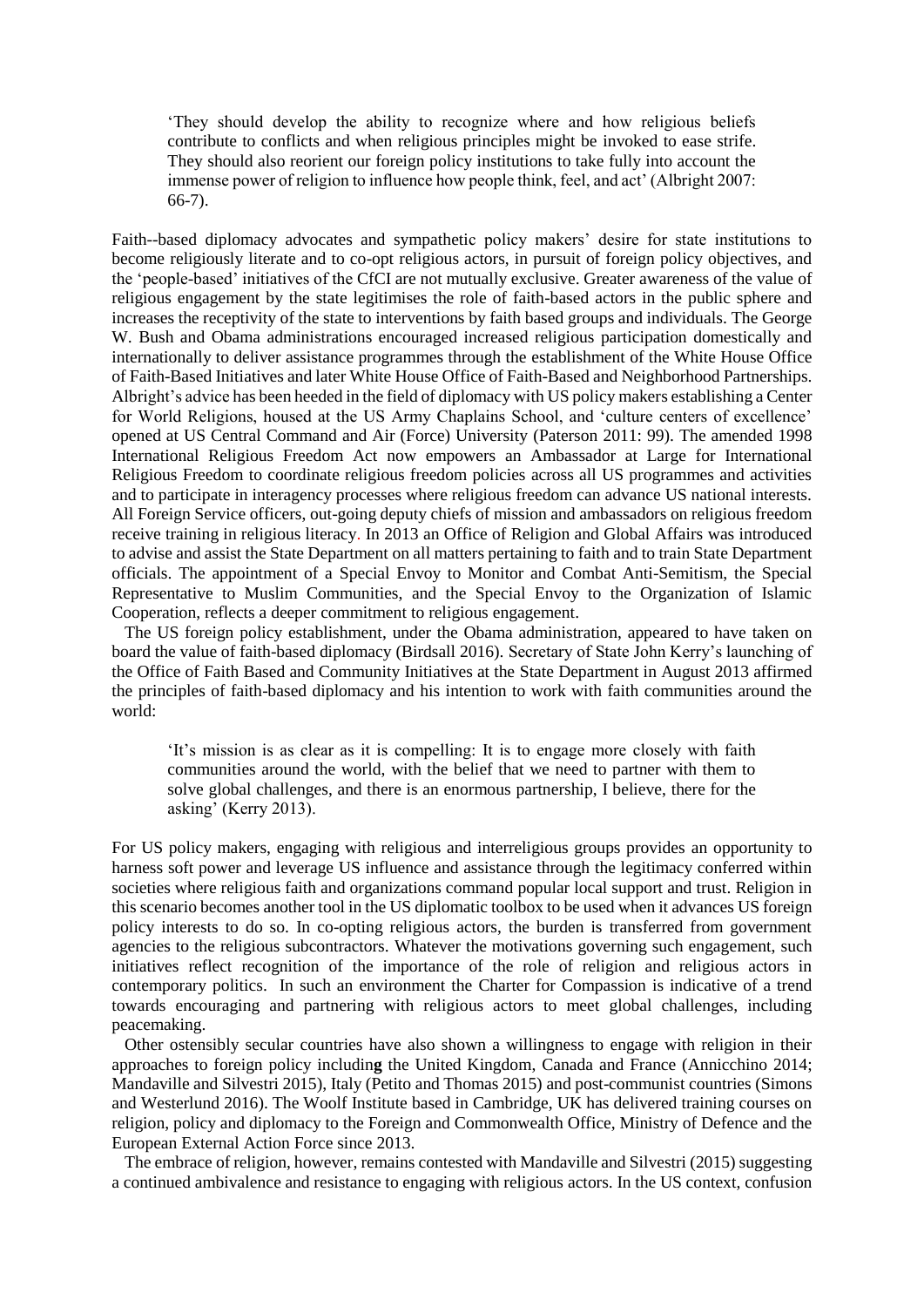over the implications of the First Amendment leads to uncertainty about engaging with religious actors, and the risk averse nature of officials, erring on the side of caution, limits the effectiveness of such strategies. Training courses tend to be voluntary and in consequence are poorly supported, attended by the usual suspects rather than those most in need of religious literacy training. The turnover of officials on two to three year postings also creates difficulties in establishing meaningful relationships and trust over time (Mandaville and Silvestri 2015). Under the Trump administration the commitment to religious engagement has receded with key posts, including the Special Representative for Religion in Global Affairs, unfilled (Casey 2017).

 Despite problems with top down approaches to faith-based diplomacy, bottom up approaches continue, encouraged by an environment in which religion is no longer regarded as peripheral by Western audiences in government and the academy. The Charter for Compassion, embraced largely, but not exclusively, by western audiences places religious faith at the centre of its approach to building a more compassionate (and peaceful) world by identifying religion as a source of peace rather than violence.

## **The Golden Rule and Religious peacemaking**

Karen Armstrong puts great store by peaceful interpretation of scriptures and religious tradition. In the Charter for Compassion, devised with input from leading theologians and religious leaders representing different faiths, she urges people:

'To restore compassion to the centre of morality and religion - to return to the ancient principle that any interpretation of scripture that breeds violence, hatred or disdain is illegitimate - to ensure that youth are given accurate and respectful information about other traditions, religions and cultures - to encourage a positive appreciation of cultural and religious diversity - to cultivate an informed empathy with the suffering of all human beings - even those regarded as enemies' (Charter for Compassion 2009).

While acknowledging violence committed in the name of religion, Armstrong is eager to acquit 'religion' (as set of beliefs, identity, and people operating within a frame of meaning connected to it) of blame for that violence. Armstrong accuses modern secular society of making religion its scapegoat (Armstrong 2015: 1). The true nature of religion, for her, is to be seen in the proposition that the Golden Rule lies at the heart of all the world's major religions. Compassion for the self and others are seen as essential building blocks to a more peaceful world. This compassion for self and others is a component of religious teaching but places the primary responsibility on the individual to live out a compassionate life and to be the change they wish to see in the world (Armstrong 2011). For Armstrong, the referent object in international affairs is the human and the individual's capacity to reach across faiths and communities to become an instrument of change. While not discounting the efficacy of faith-based diplomacy and the benefits of religious literacy and engagement for policy makers, it is the individual who ultimately makes the difference, one person at a time. This distinctive bottom-up approach calls for a change in thinking by placing the onus on the individual and their interaction to achieve common objectives. Power shifts from the state, or international system, to the human to live out the example set by the Golden Rule and so effect change in society and attitudes towards the self and others.

 Many faith traditions each have versions of The Golden Rule, beginning with the sayings of Confucius who described *shu* or 'consideration' as his key teaching, holding all others together. Shu also refers to 'likening to oneself', the principle of empathy, as is essential in to peacemaking (Armstrong 2011: 6). Confucius urged his followers to: 'Never do to others what you would not like them to do to you' (Analects 15: 23). Within the Christian tradition, Jesus commanded his disciples to 'Do to others as you would have them do to you' (Matthew 7:12). Muhammad similarly insisted that we should: 'Wish for others what you wish for yourself' (Hadith 13, Nawawi). In the Jewish tradition the Rabbi Hillel was asked by a gentile to explain the Torah while he stood on one foot, his reply invoked the Golden Rule: 'What is hateful to you, do not do to your fellow: this is the whole Torah; the rest is the explanation; go and learn' (Talmud, Shabbat 31a). The Buddha advised people to: 'Treat not others in ways, you yourself would find hurtful' (Udana-Varga 5:18). Hindus are also advised: 'Do not do to others what would cause pain if done to you' (Mahabharata 5: 1517).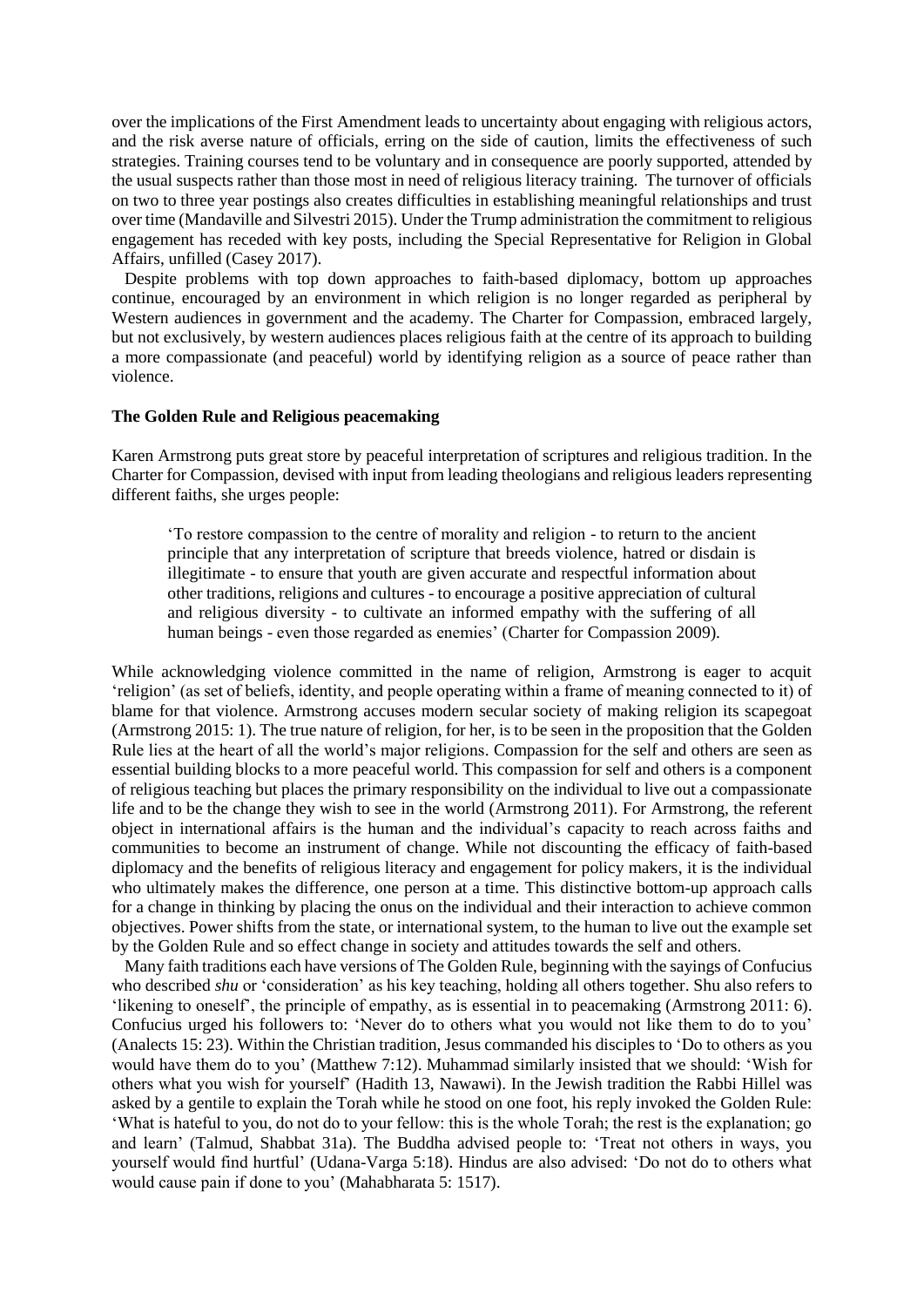This shared starting point of the Golden Rule provides a valuable starting point for inter and intra faith dialogue, if the participants all share such a view, but proves to be far more difficult to achieve for 'secular' diplomats representing 'secular' countries, even where they may personally share the same compassion outlook. The world, although it may not be secular anymore, is still not discovering the power of religion to solve problems. The lived experience of religious communities reflects that violence remains a reality in everyday life and people of faith are not immune to the violence that permeates society. Violence in the name of religion existed before the sacred texts were written and the texts themselves are replete with tales of sacred and profane violence. Why should readers of sacred texts accept Armstrong's insistence that a reading of such texts as a vindication or exhortation to violence should be seen as illegitimate? This is a problem Islamic scholar Muhammad Tahir-ul-Qadri has wrestled with in connection with Al Qaeda and ISIS claims to be acting in the name of Islam:

'They and their cohorts practice Islamic rituals, perform acts of worship and display the outward forms of religiosity encapsulated in the Shariah (Islamic Sacred Law). This has put not only the common Muslims into a dilemma, but also a significant number of religious scholars and intellectuals. They are perturbed and curious to know truly the real Islamic stance on the methods these individuals and groups have adopted to wreak their havoc' (Tahir-Ul-Qadri 2010: 3-4).

For Muhammad Tahir-Ul-Qadri (2010), the answer is to be found from the starting point that Islam, as revealed in the Qur'an and Hadith (the record of the words, actions and approvals of Muhammad) is a religion of peace and any interpretation which deviates from this is wrong. Using the *fatwas* of Islamic scholars over generations, Tahir-Ul-Qadri presents Islam as 'peace incarnate. It encourages humankind to be moderate, peaceful, kind, balanced, tolerant, patient and forbearing' (Tahir-Ul-Qadri 2010: 21). Critiques of Islam often see things very differently. The dualist thinking of religion as the cause or solution to violence is fundamentally flawed, in that such views essentialise multifaceted and multidimensional religious teaching and lived experience that requires nuance and context. A common refrain of Islam as a religion of peace amongst Muslims today, is also one other religions could make; such a claim, however, is essentialising and misleading in the same way as describing any religion as one of violence. For Christian scholars, the peaceful nature of Christianity or commitment to nonviolence is proclaimed through the historic peace churches including Mennonites, Anabaptists, Quakers (Society of Friends), and Church of the Brethren (Yoder 1983; 1994) and increasingly by the Roman Catholic Church. And yet the pacifism of the Early Church and the peace churches stand out as exceptional across church history.

 Over the course of the twentieth century the Catholic Church demonstrated a retreat from just war theory, the idea propagated, among others, by Augustine, Aquinas and Hugo Grotius, that war could be justified through adhering to a set of conditions governing how war could be entered into, and by whom, and how it was to be conducted once embarked upon in order to be considered 'just'. Pope Leo XIII's issued the encyclical *Rerum Novarum* in 1891 that peace should be based on love and justice rather than military alliances and weapons. Pope John XXXIII's encyclical *Pacem in Terris* in 1963, Vatican II and Paul Vi's *Nostra Aetate* (Declaration on the Relationship of the Church to Non-Christian Religions, 1965) and the legacy of Pope John Paul II (1978-2005) emphasising non-violence and peace, international law and institutions, and interfaith dialogue to overcome violence and religious conflict (Christiansen 2006: 22). Pope Francis describes an authentic Christianity as one characterised by peace and nonviolence:

'But Christ's message in this regard offers a radically positive approach. He unfailingly preached God's unconditional love, which welcomes and forgives. He taught his disciples to love their enemies (cf. Mt 5:44) and to turn the other cheek (cf. Mt 5:39) … Jesus marked out the path of nonviolence. He walked that path to the very end, to the cross, whereby he became our peace and put an end to hostility (cf. Eph 2:14-16). Whoever accepts the Good News of Jesus is able to acknowledge the violence within and be healed by God's mercy, becoming in turn an instrument of reconciliation' (Francis 2017).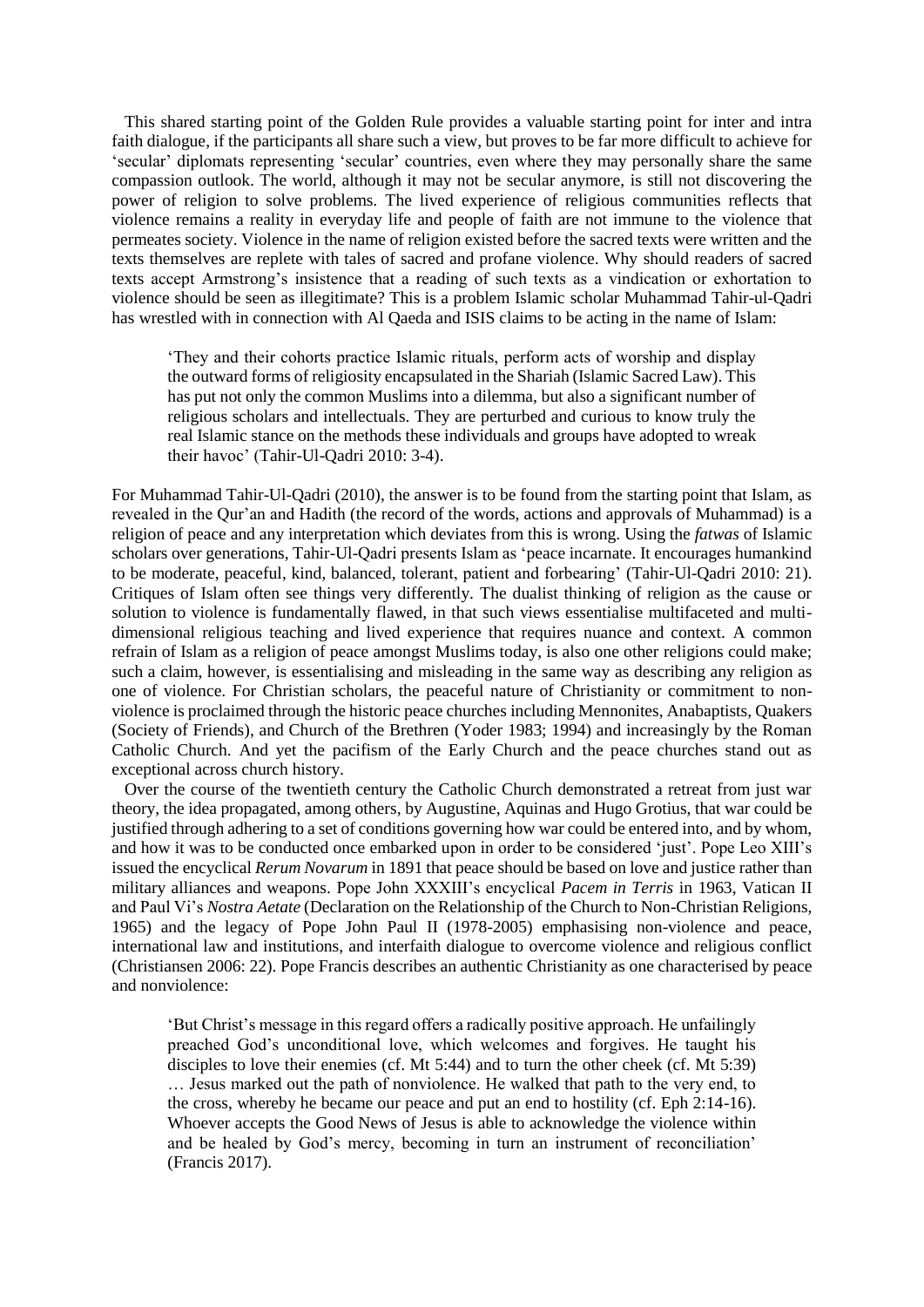The Hebrew Bible surely ranks as one of the most violent religious texts ever written and yet even here, as Rabbi Jonathon Sachs reminds us, the rabbinical tradition explicitly rejects literalism and develops traditions of interpretation (Sacks 2015: 208). In this tradition, violence is ameliorated by God's true purpose of drawing humanity closer to God and one another. Within Jainism and Buddhism the tradition of *ahisma*, or non-harm, with the rejection of killing and the giving of oneself without expecting any reward is an essential component of life's journey (Cortright 2008: 186). In such a selective reading of sacred scripture based on interpretation, then, advocates of compassion, non-violence and peace have sought to construct a benign view of religion and open the way for faith-based diplomacy and peacemaking as a solution to rather than a cause of violence. In this interpretive tradition Armstrong is able to posit the individual's application of the Golden Rule as having the potential to transform society and the propensity towards violence one person at a time.

### **Charter for Compassion and peace initiatives**

The Charter for Compassion starts from the standpoint of recognising that we live in a violent world and that religion has been mobilised for the purpose of terrorism, wars and violence that directly impacts on human insecurity. For Armstrong, and signatories to the Charter, religious involvement in violence is based on a misreading and misapplication of sacred texts which should be read as an encouragement to compassion, tolerance, and mutual understanding. The Charter focusses on reprioritising lives by focussing on individual compassion for others which signatories believe will lead to compassionate action. Peacemaking, religious tolerance and inter-faith understanding are part of the Charter's mission but Armstrong's objective is far more ambitious. She has sought to involve people across the world in working towards a shared compassion in tackling the UN Sustainable Development Goals. The intention is to transcend religious, ideological, and national differences and has received support from religious leaders across the world including the Dalai Lama, Archbishop Desmond Tutu and Rabbi David Saperstein.

 A Council of Conscience, consisting of religious leaders and thinkers from different faith traditions, considered online suggestions from over 150,000 individual contributors to incorporate in the final version of the Charter for Compassion in 2009. Individual, organisations, and even cities have responded to the invitation to partner with CfCI in around fifty countries on five continents, although notable absentees include Russia, China, Japan, Israel, Saudi Arabia and Iran. Over 70 individual cities have partnered with the Charter, with a plan to work towards specific goals, but fifty of those are in the United States, reflecting a western centricity the founders were eager to avoid.

 The Charter seeks to transform international and domestic politics by the compassion inherent within the religious traditions of all main faiths. In so doing it follows in a tradition of faith and interfaith initiatives designed to embrace the best aspects of what religions and cultures share in common including The Dialogue among Civilisations (1998), the Amman Message (2004), A Common Word between Us(2007), and the Marrakesh Declaration (2016). The Charter asks signatories to acknowledge their own wrongdoing and to dethrone the self in order to fully consider the other. Signatories commit to alleviate suffering, and to 'honour the inviolable sanctity of every single human being, treating everybody, without exception, with absolute justice, equity and respect'. They agree to 'refrain consistently and empathically from inflicting pain' and to 'encourage a positive appreciation of cultural and religious diversity' (Charter for Compassion 2009). Armstrong and her many co-authors are calling for a fundamental reappraisal of personal priorities and commitment to being the change we desire in the world:

'We urgently need to make compassion a clear, luminous and dynamic force in our polarized world. Rooted in a principled determination to transcend selfishness, compassion can break down political, dogmatic, ideological and religious boundaries' (Charter for Compassion 2009).

Armstrong seeks to move beyond rhetoric of compassion to provide practical exercises to develop compassion in individuals, organisations and communities. This is accessible by those engaged in faithbased diplomacy in foreign affairs departments and the tools and resource provided could be usefully deployed to increase religious literacy and develop a culture of compassion within individuals and the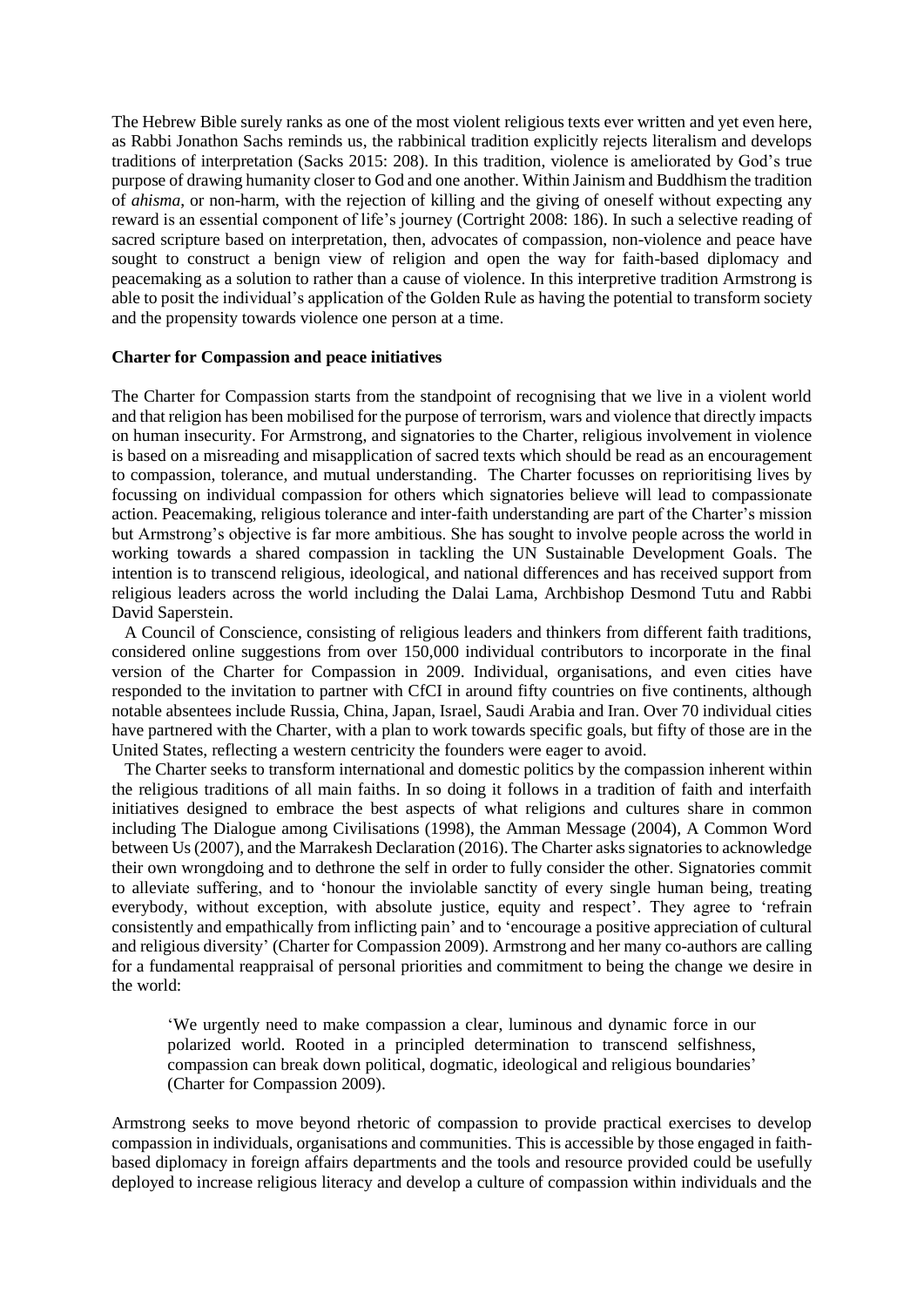bureaucratic and organisations structure of those departments. Just as alcoholics are weaned from their alcohol dependency through involvement with Alcoholics Anonymous, so Armstrong has developed a Twelve Step Programme to a compassionate life, weaning the reader and participant from the selfcentred and intolerant life which leads to mistrust and potentially violence. The Twelve Steps begin (1) learning all about compassion before (2) starting to examine our world. Before we can (3) be compassionate towards others we need to develop compassion for ourselves. This will lead then to (4) empathy for others. Mindfulness (5) is necessary to (6) take action and (7) to reflect on our own lack of knowledge of the other and to prepare the way for abandoning our preconceived ideas. (8) Challenges us to think about how we should speak to one another before (9) exhorting us to have concern for everybody**. (**10) Is acquiring knowledge, which leads to (11) recognition of our self and the other. The prior steps cannot be circumvented and are necessary to reach the ultimate goal of loving our enemies (Armstrong 2011).

 The Charter for Compassion is linked to achieving the United Nations Sustainable Development Goals. Goal 16 of which is 'dedicated to the promotion of peaceful and inclusive societies for sustainable development, the provision of access to justice for all, and building effective, accountable institutions at all levels' (Charter for Compassion 2009). The Charter has become a vehicle for bringing peace and non-violent organizations together seeking to conceive of and work to create a more compassionate world.

 In Karachi, Pakistan, Charter for Compassion Pakistan, led by Zareen Qureshi, and funded by CfCI and their own fund raising efforts, formed a Compassionate Schools Network, initially working with 76 schools in the heavily populated city. The project is designed to reduce terrorism, gang violence and violence against women by creating a supplementary educational curriculum to teach empathy, courage, gratitude and tolerance through school lessons, art and sports. The project began in 2015 represents a ten-year commitment to train teachers and students in compassion, aiming to reach five thousand schools and two million children by the end of 2018 (Rupert 2015). Pakistan's state educational system has been in disarray with a narrow and has been criticised for an intolerant Islamic curriculum promoting opposition to India and learning by rote with little opportunity for questioning. Such narrowness is accused of encouraging radicalisation, potentially leading to terrorism (Afzal 2015). The project, supported by the United States Institute of Peace, has developed school libraries, and sought to tackle gang warfare in neighbouring Lyari Town through school and cricket outreach programmes working with school children to consider compassionate alternatives to gang violence and terrorism. The project is a long-term initiative which is claims positive outcomes in tackling long standing societal problems, and violence, through developing compassion in the next generation (Rupert 2015).

 The project is one of a number of such initiatives in Pakistan carried out by faith-based actors largely working independently of one another. Muslim majority countries often seem to be the testing ground for such initiatives, which may be because of the perceived, and actual, instability and violence within such societies, and a combination of Western-based organisations believing they can make a difference and local groups seeking outside assistance in trying to solve difficult local problems, through the provision of extra resource. Charter for Compassion Pakistan is a local initiative by people from Karachi, inspired by Armstrong's vision:

'Pakistan is taking a leadership role in integrating the charter into civic life. this is a country right on the edge of the main conflicts that could fill our world – the whole world could implode because of what happens in Pakistan. It's got Afghanistan and Iran next door, it's a nuclear power, and it's had conflict with India since its inception. This is a really explosive situation. And yet the enthusiasm for the charter has been astonishing. I was there in 2011 for the launching of the charter, speaking three times a day, with thousands of people showing up each time' (Armstrong 2012).

 As people commit to live compassionately individually, in families, schools, universities, businesses, the arts and culture, in relation to the environment, political systems and religious institutions then, CfCI claims, one by one lives have the potential to be transformed. The organisation encourages those whose lives have been touched by compassion to post videos on YouTube, Facebook and other social media testifying to how their lives have been transformed through applied compassion. Partners are able to access resources including peace newsletters, reports, and articles on peace, poems, art and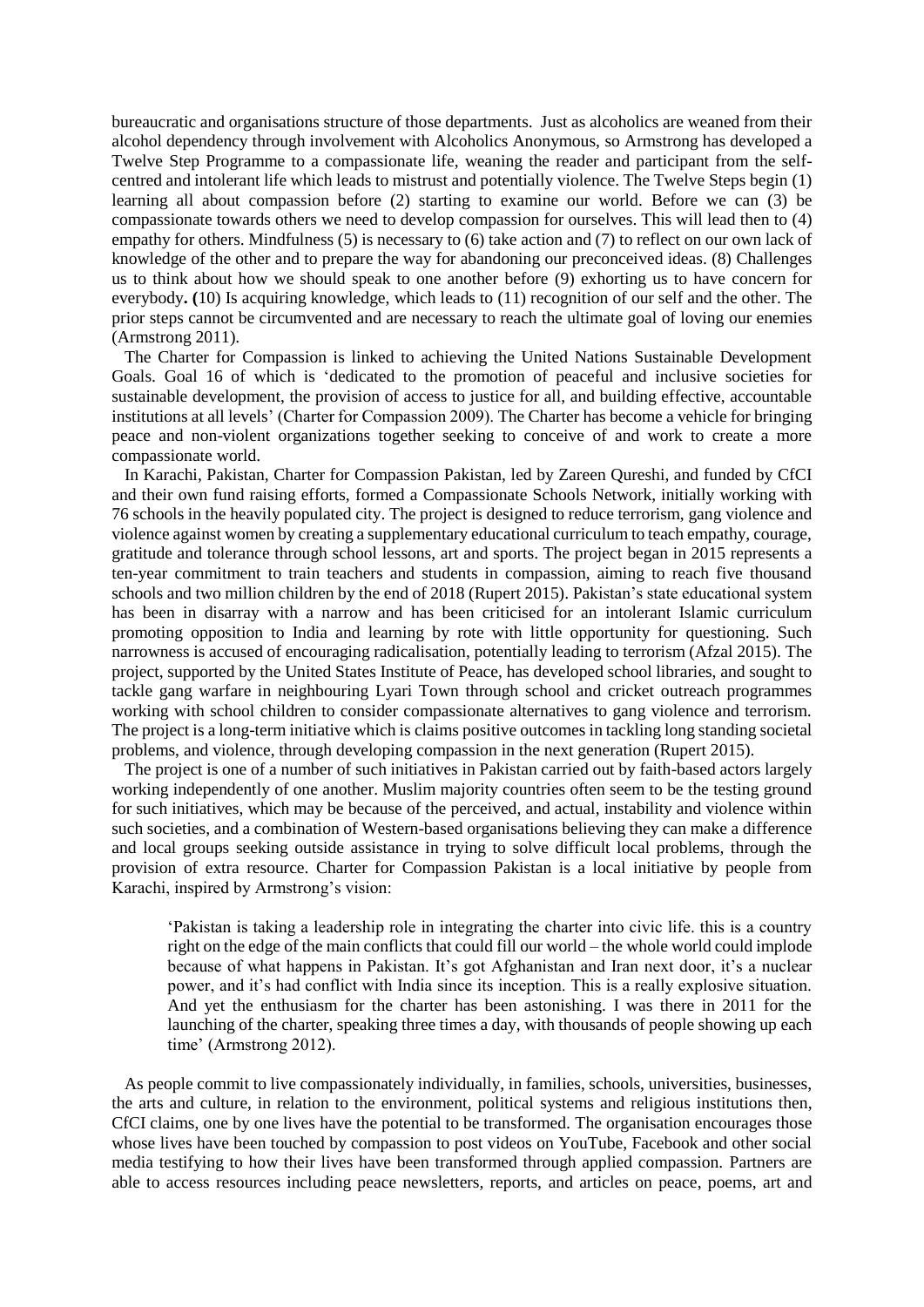music and connect with other partners. Organisations become partners by signing up to the Charter and asking to partner with the organisation based on shared objectives. CfCI facilitates connections between likeminded individuals, and organisations rather than organising such groups believing that such relationships and groups grow organically. There are around two hundred partners for peace, with half being situated in the United States, about forty in Europe, and a scattering of organizations in Canada, Mexico, Israel, Asia Pacific, South Asia and sub Saharan Africa. So far few Muslim peace organizations are represented and only two Arab countries are represented in Egypt and the Palestinian West Bank. Although the organization courts people of faith from around the world, inspired by Karen Armstrong's vision, the structure, marketing and approach is thoroughly Western. Although Armstrong herself is British, traction for the Charter is driven by the United States and US partner organisations. The Charter was drawn up by representatives of many different faith traditions and yet the impetus is overwhelmingly Western and as such has limited appeal where association with Western organisations is antithetical to grassroots, bottom up approaches.

 Peace and non-violent organizations partnering with CfCI are engaged in peace and conflict resolution, advocacy, education, interfaith and inter community engagement, and training across war zones and areas of conflict. These include 'Beyond Words', a women's peace initiative working with Jewish and Palestinian women in Israel based in Kfar Vradim, 'Interfaith Peacebuilding Initiative' in Addis Abba, Ethiopia, and 'The Center for Peacebuilding' from Bosnia and Herzegovina. Many of these are well-established organizations which have been engaged in peace and conflict resolution and intercommunal engagement for many years. Few mention their involvement with Charter for Compassion or link to CfCI webpages, indicating a loose affiliation, or the relative unimportance of the relationship, rather than a close working partnership. This undermines the significance of the organisation and the difficulties experienced in moving from an inspiring idea, to a movement and to a global organisation, sufficiently resourced to make association meaningful for partner organisations. Originally funded by Armstrong's TED award CfCI the organisation is reliant on self-funding from supporters. In order to generate maximum interest and engagement with the vison it has spread its resources thinly and while effective in producing online resources for supporters and partners through its paid staff and interns is reliant on grassroots momentum to develop sustainable projects. North American and British peace organizations are over-represented and Muslim majority countries significantly under represented, reflecting a western centricity to the Charter even though penned as an interfaith initiative and based on the principle of the Golden Rule common to all the main religions.

 The Charter has attracted peace and non-violence organizations that support the general tenets of the Charter and seek to be compassionate in their mission and bring compassion to the groups and countries they are engaged with. The CfCI does provide valuable peace making resources, which are a useful resource for individuals seeking to demonstrate compassion in their daily lives and among the communities they live and work in. The significance of the Charter appears to be the clarion call to compassion and to challenge individuals to make a difference in their personal lives. As a bottom up approach to peacemaking, conflict resolution, religious tolerance and understanding, the Charter for Compassion in its first ten years has increased in membership and visibility, catching the imagination of tens of thousands of mainly western people. The aspiration of the organisers is enormous in seeking to bring about a change in the thinking and actions of individuals across the world to be the change to create a more equal and just world, where everyone matters and peace, mutual respect and tolerance are default positions.

 The difficulties of putting the lofty ambitions of Armstrong and the signatories to the Charter into action become apparent. The scale of ambition extends to establishing and sustaining 'cultures of compassion locally and globally though … arts, business, education, environment, healthcare, interfaith communities, peace, restorative justice, science and research and women and girls' (Charter for Compassion 2018). CfCI has an Advisory Board of 22 Directors under the leadership of the president Reverend Joan Brown Campbell, with Armstrong as an ex-offcio member, and members drawn from a larger Global Compassion Council, representing many faith positions from around the world. CfC is organised into various teams including the Global Team with Ambassadors for the LGBTQI Community, Business Sector, Women and Girls Sector and the Peace and Restorative Justice Sector, with an additional twenty nine overwhelmingly North American staff members. There are also teams or task forces based in the Asia-Pacific, America, Canada, Pakistan, Australia, United Kingdom, India, and The Netherlands. The scale of the ambition has yet to be realised, there is an appreciable gap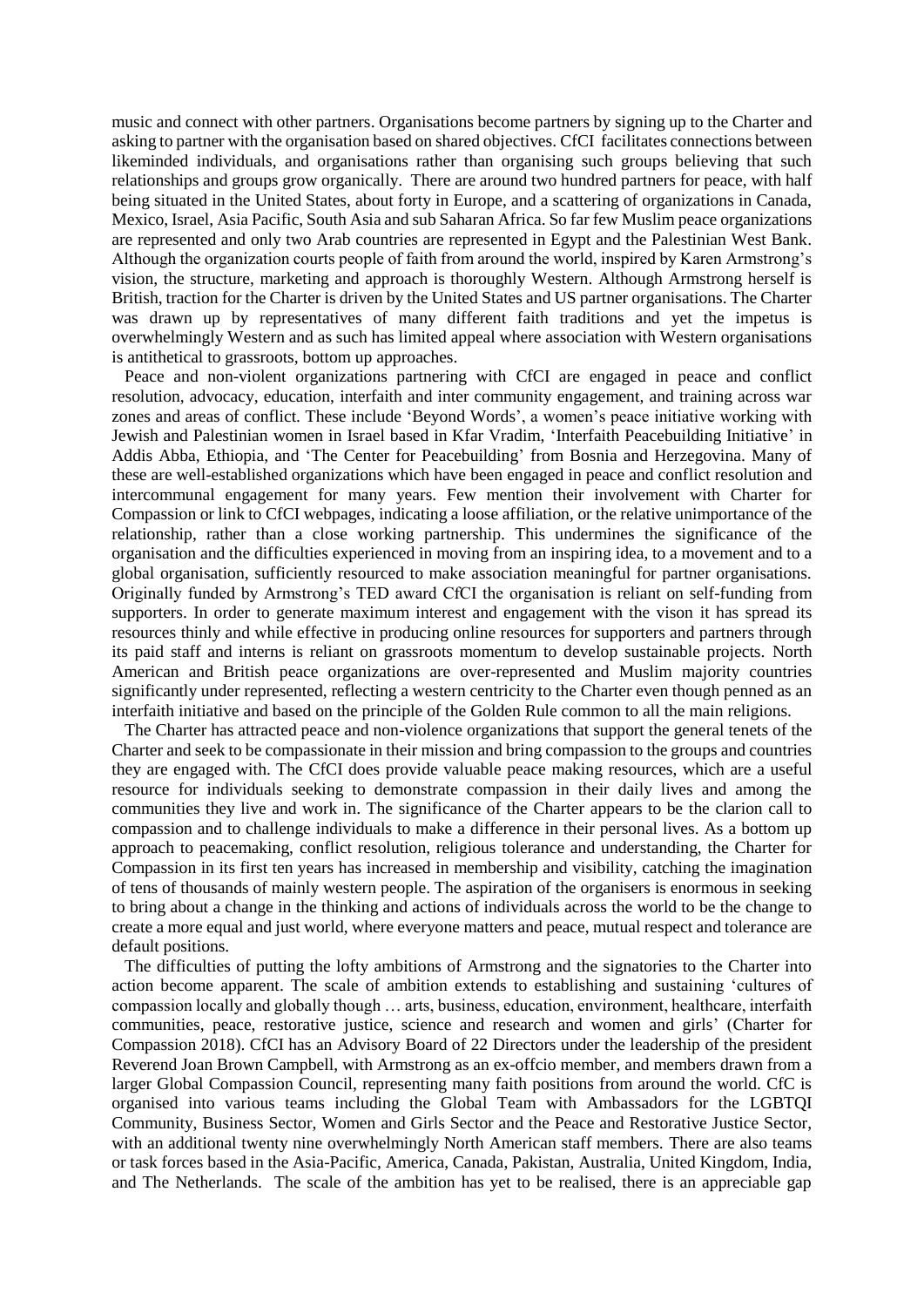between what CfCI has set out to accomplish and its actual achievements but a start has been made and focussing on individual capacity to make a difference in creating a more compassionate world will take time.

### **Conclusion**

In this article, we have traced the emergence of a post-secular world order, as articulated by Jürgen Habermas and others, where religion and religious actors are no longer confined to the private sphere but are able to engage and contribute in the public square. In recent years there has been recognition by western governments of the role religious and interreligious actors can play in peace-making and foreign policy. The resources, infrastructure, esteem, trust and credibility of faith-based organizations can be co-opted by the state and contribute towards the state's soft power. The work of Douglas Johnston and Brian Cox has significantly contributed, along with the encouragement of US President Jimmy Carter and Secretaries of State Madeleine Albright and John Kerry, in persuading US foreign policy makers to engage with faith-based groups and improve religious literacy.

 Old secular habits die hard and the involvement of religious actors or progress towards religious literacy has not always been popular or effective. The best of intentions as revealed by Mandaville and Silvestri (2015) can be thwarted by organisational indifference and bureaucratic procedures. Secular actors are nervous and uncomfortable about engaging with religious actors in peace making and assistance giving if they believe that religion is the cause of, or a significant contributor to violence. The claims of advocates of faith-based diplomacy have too often been based on wishful thinking rather than concrete evidence of success achieved demonstrably through faith-based diplomacy. Religious understanding and empathy is dependent upon the good will of participants, which is not always forthcoming particularly where there are multicausal reasons for violence and conflict, each one of which could assume greater significance than religion. Co-opting religion and faith-based actors to pursue national foreign policy interests fools no one and such claims need to be treated with a degree of scepticism.

 For Karen Armstrong, what is needed is a more compassionate world, made possible by returning to scriptural exhortations to compassion towards ourselves and others. The Charter for Compassion is intended to encourage a practical outworking of this teaching and has received critical acclaim and the commitment of thousands of supporters to work practically to this end. Armstrong calls for a dramatic change in individual behaviour across the world to spread the message and outworking of acts of compassion. She seeks world change one person at a time, which by its very nature makes the Charter a long-term project.

 Armstrong's insistence that it is illegitimate to use sacred texts to justify violence and that instead we should emphasize the Golden Rule is a selective reading of those scriptures. Sacred texts can be used to legitimate both violence and peacemaking and so what is important is the mphassi that is given to certain verses over others. In concentrating on those which emphasises the Golden Rule space can be created for religious actors to promote peace while, at the same time, contextualising violent verses as historically contingent. The peace organizations who have signed up to the Charter and are partners with it have little organizational involvement and have established their own reputation through their ongoing peace and reconciliation work and yet are able to identify with an aspirational movement and benefit from the facilitation of links to resources, individuals and networks.

 The Western dominated organisation has developed a strong US-based support and attracted interest and limited engagement across countries across the world, apart from the Muslim majority world, even though Muslims are prominent members of the Global Compassion Council. The organisation is closely identified with Karen Armstrong herself and in order to appeal more broadly would need to develop visible leadership from other faiths and countries.

 The Charter has, to date, not initiated significant change in international politics or even peacemaking but has inspired hundreds of thousands of people around the world to engage in its vision. As with other faith-based initiative a heathy scepticism and critique is important but we should not be cynical. CfCI has only just completed its first decade and yet has been able to mobilise hundreds of thousands of people around the world, not least in Karachi, to seek to change their own attitude towards compassion and to seek practical ways to assist others, including in conflict situations. In a world where religious and interreligious initiatives are no longer peripheral then the CfCI serves a valuable role in encouraging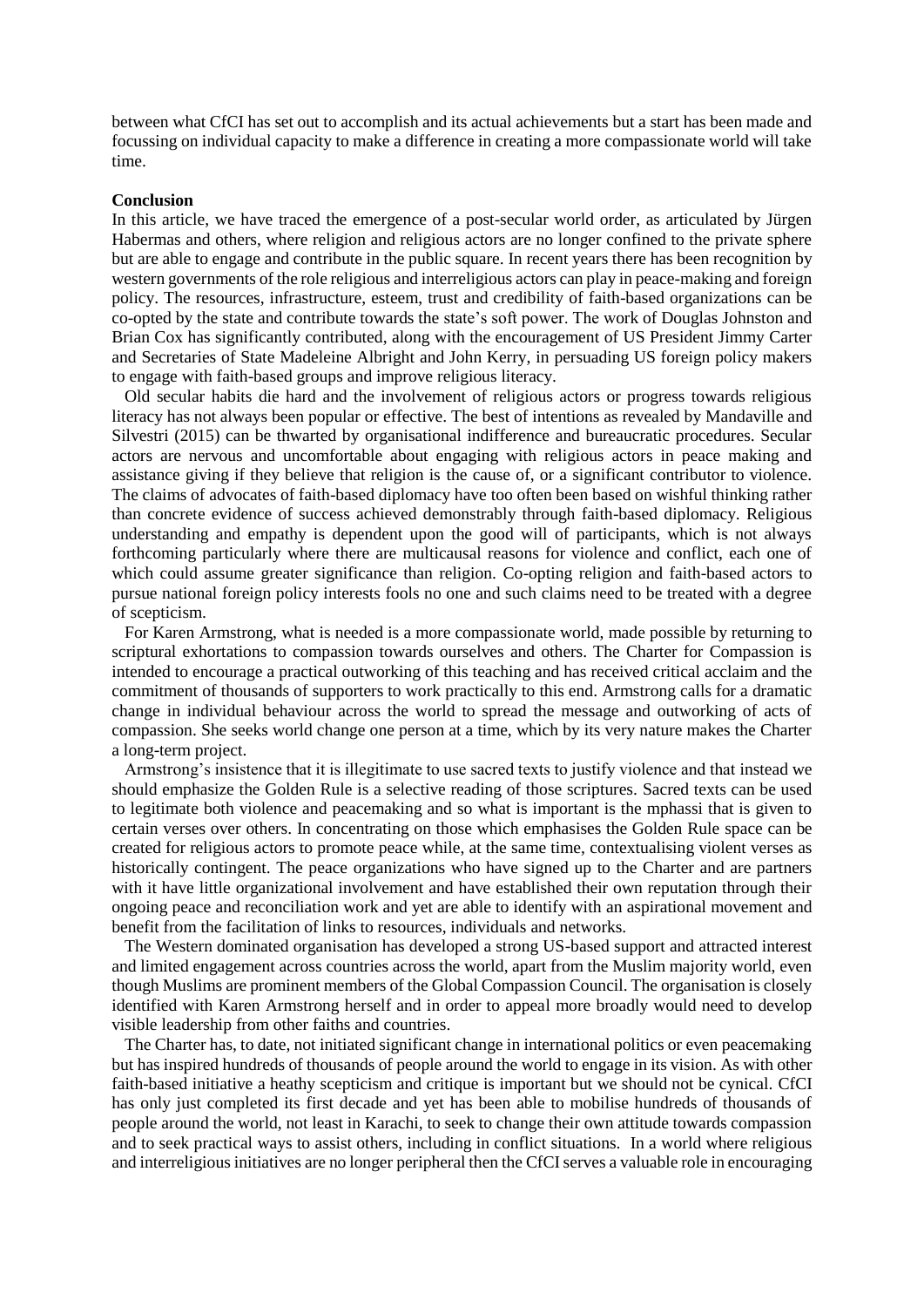grassroots initiatives to develop compassion and bring about a more peaceful and tolerant world one person at a time.

# **References**

- Afzal, Madiha. 2015. Education and Atributes in Pakistan: Understanding Perceptions of Terrorism. Washington D.C.: Unites States Institute of Peace.
- Agensky, Jonathon. 2017. "Recognizing Religion: Politics, History, and the 'Long 19th Century'". European Journal of International Relations 12: 1-27.
- Albright, Madeleine. 2007. The Mighty and the Almighty: Reflections on America, God, and World Affairs. New York: Harper Perennial.
- Annicchino, Pasquale. 2014. "Is the European Union Going Deep on Democracy and Religious Freedom?" The Review of Faith & International Affairs 12(3): 33-40.
- Appleby, R. Scott. 1999. The ambivalence of the sacred: Religion, violence, and reconciliation. New York: Rowman & Littlefield Publishers.
- Appleby, R. Scott. 2003. "Retrieving the Missing Dimension of Statecraft: Religious Faith in the Service of Peacebuilding" in Douglas Johnston ed. Faith-Based Diplomacy: Trumping Realpolitik. Oxford and New York: Oxford University Press pp. 231-58.

Armstrong, Karen. 2011. Twelve Steps to a Compassionate Life. London: Bodley Head.

- Armstrong, Karen. 2012. "Practical Compassion: An Interview with Karen Armstrong." Yes Magazine. www.yesmagazine.org/peace-justice/charter-for-compassion-interview-withkaren-armstrong/ [Accessed 28 May 2018].
- Armstrong, Karen. 2015. Fields of Blood: Religion and the History of Violence. London: Vintage.
- Asad, Talal. 2003. Formations of the Secular: Christianity, Islam, Modernity. Stanford: Stanford University Press.
- Bellah, Robert N. 1991. "Between Religion and Social Science", in Robert N. Bellah ed. Beyond Belief: Essays on Religion in a Post-Traditionalist World. Berkeley: University of California Press.
- Berger, Peter. 1967. The Sacred Canopy: Elements of a Sociological Theory of Religion. New York: Doubleday.
- Berger, Peter. 1999. The Desecularization of the World: Resurgent Religion and World Politics. Grand Rapids: Ethics and Policy Center.
- Birdsall, Judd. 2016. "Keep the Faith: How American Diplomacy Got Religion, and How to Keep It". The Review of Faith & International Affairs 14(2): 110-115
- Bruce, Steve. 2002. God is Dead: Secularization in the West. Oxford: Blackwell.
- Casanova, Jose. 1994. Public Religions in the Modern World. Chicago: University of Chicago Press.
- Casey, Shaun. 2017. "How the State Department Has Sidelined Religion's Role in Diplomacy". Religion and Politics. 5 September. http://religionandpolitics.org/2017/09/05/how-the-statedepartment-has-sidelined-religions-role-in-diplomacy [Accessed 20 May 2018].
- Cavanaugh, William T. 2002. "The Myth of the State as Savior" in William T. Cavanaugh ed. Theopolitical Imagination: Discovering the Liturgy as a Political Act in an Age of Global Consumerism. London & New York: Continuum, pp. 9-52.
- Cavanaugh, William T. 2009. The Myth of Religious Violence: Secular Ideology and the Roots of Modern Conflict. Oxford: Oxford University Press.
- Ceadel, Martin. 2003. "The Quaker Peace Testimony and its Contribution to the British Peace Movement: An Overview." Quaker Studies 7(1): 9-29.
- Cerella, Antonio. 2012. "Religion and political form: Carl Schmitt's genealogy of politics as critique of Jürgen Habermas's post-secular discourse". Review of International Studies, Vol. 38(5): 975-94.
- Charter for Compassion. 2009. Charter of Compassion. Available at: https://charterforcompassion.org/charter [Accessed 16 February 2018].
- Charter for Compassion. 2018. "About". https://charterforcompassion.org/about1 [Accessed 31 May 2018].
- Christiansen, Drew. 2006. "Catholic Peacemaking, 1991-2005: The Legacy of Pope John Paul II". The Review of Faith & International Affairs 4(2): 21-28.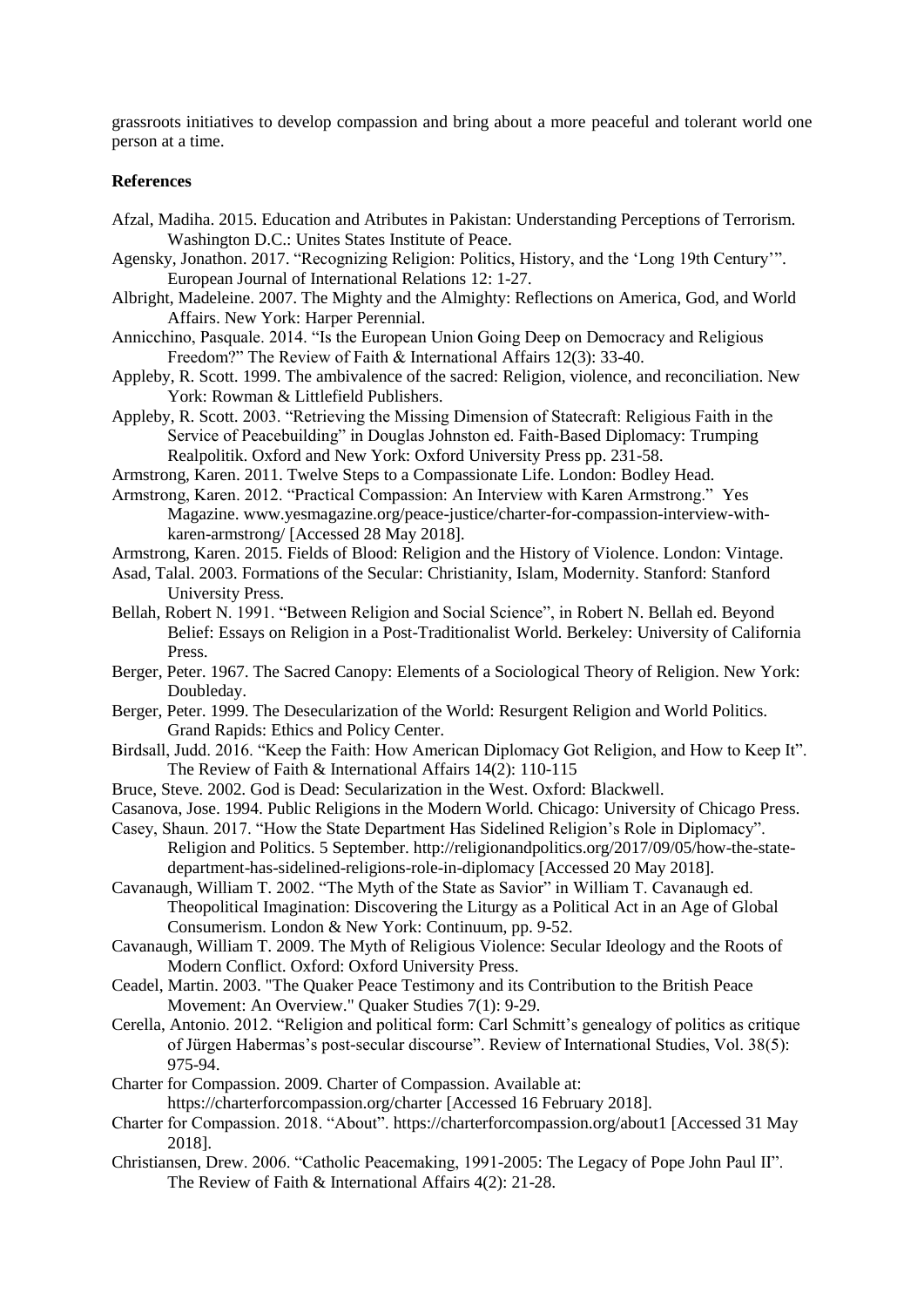Connolly, William E. 1999. Why I Am Not A Secularist. Minneapolis: University of Minnesota Press.

- Cortright, David. 2008. Peace: A History of Movements and Ideas. Cambridge: Cambridge University Press.
- Cox, Brian and Daniel Philpott. 2003. "Faith-Based Diplomacy: An Ancient Idea Newly Emergent". The Brandywine Review of Faith & International Affairs 1(2): 31-40.
- Cox, Brian. 2015. Faith–Based Diplomacy: The Work of the Prophets. Bloomington Ia: Xlibris.
- Dallmayr, Fred. 2012. "Post-secularity and (global) politics: a need for radical redefinition". Review of International Studies 38(5): 963-973.
- Girard, Rene. 1987. Things Hidden Since the Foundation of the World. Stanford: Stanford University Press.
- Girard, Rene. 1996. The Girard Reader. James G. Williams ed. New York: Crossroad Herder.
- Girard, Rene. 2013. Violence and the Sacred. London and New York: Bloomsbury.
- Gunning, Jerone and Richard Jackson. 2011. "What's so 'religious' about 'religious terrorism'?". Critical Studies on Terrorism 4(3): 369-388.
- Habermas, Jürgen. 2004. "The Pacemaker for Cultural Rights". Philosophy 79(307): 5-18.
- Habermas, Jürgen. 2006. "Religion in the Public Sphere". European Journal of Philosophy 14(1): 1- 25.
- Habermas, Jürgen and Joseph Ratzinger. 2007. The Dialectics of Secularization: On Reason and Religion. San Francisco: Ignatius Press.
- Habermas, Jürgen. 2008. Between Naturalism and Religion: Philosophical Essays. Cambridge: Polity Press.
- Habermas, Jürgen. 2010. "An Awareness of What is Missing" in Jürgen Habermas et al. An Awareness of What is Missing: Faith and Reason in a Post-Secular Age. Cambridge: Polity Press.
- Haynes, Jeff. 2009. "Conflict, Conflict Resolution and Peace-Building: The Role of Religion in Mozambique, Nigeria and Cambodia". Commonwealth & Comparative Politics, 47(1): 52-75.
- Hurd, Elizabeth S. 2008. The Politics of Secularism in International Relations. Princeton, NJ: Princeton University Press.
- Johnston, Douglas, and Cynthia Samson, eds. 1994. Religion, the Missing Dimension of Statecraft. New York: Oxford University Press.
- Johnston, Douglas. ed. 2003. Faith-Based Diplomacy: Trumping Realpolitik. Oxford and New York: Oxford University Press.
- Johnston, Douglas and Brian Cox. 2003. "Faith-based Diplomacy and Preventive Engagement" in Douglas Johnston ed. Faith-Based Diplomacy: Trumping Realpolitik. Oxford and New York: Oxford University Press pp. 11-29.
- Johnston, Douglas. 2011. Religion, Terror, and Error. Santa Barbara: Praeger
- Kerry, John. 2013. "Remarks at the Launch of the Office of Faith-Based Community Initiatives". Washington D.C.: U.S. Department of State. 7 August. https://2009-
	- 2017.state.gov/secretary/remarks/2013/08/212781.htm [Accessed 15 May 2018].
- Mandaville, Peter and Sara Silvestri. 2015. Integrating religious engagement into diplomacy: challenges and opportunities. Issues in Governance Studies, 67: 1-13.
- Milbank, John. 2006. Theology and Social Theory: Beyond Secular Reason. Oxford: Blackwell.
- Norris, Pippa and Ronald Inglehart. 2011. Sacred and Secular: Religion and Politics Worldwide. Cambridge: Cambridge University Press.
- Ott, Michael R. 2015. "Translating the Emancipatory Semantics of Religion into the Secular Discourse for a Global, Reconciled Society in the Later Work of Jürgen Habermas". Heathwood Institute and Press. http://www.heathwoodpress.com/wpcontent/uploads/2015/02/Translating-the-Emancipatory-Semantics-of-Religion-.pdf. [Accessed 10 February 2018].
- Pabst, Adrian. 2012. "The secularism of post-secularity: religion, realism, and the revival of grand theory in IR". Review of International Studies, 38(5): 995-1017.
- Patterson, Eric. 2011. Politics in a Religious World: Building a Religiously Informed U.S. Foreign Policy. London: Continuum.